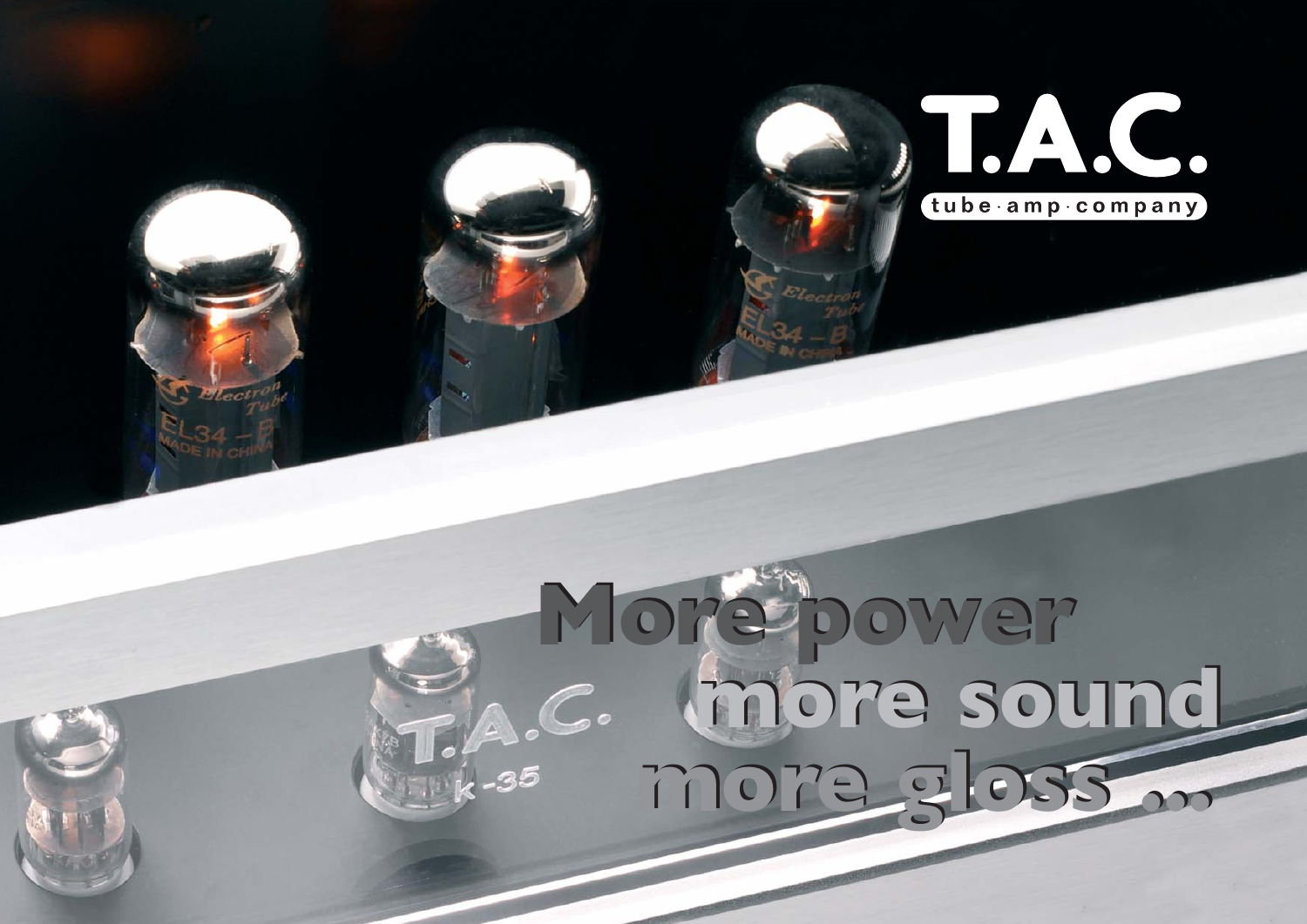# **... solid accentuation sensitively & authentically**







Tube Amplifiers: anachronisms, relicts? Far wrong! Tube amplifiers never really disappeared from the market and have a renaissance nowadays. T.A.C. sets good examples for that progress: cutting edge development combining established

**Dream** Tube Stereo Amplifier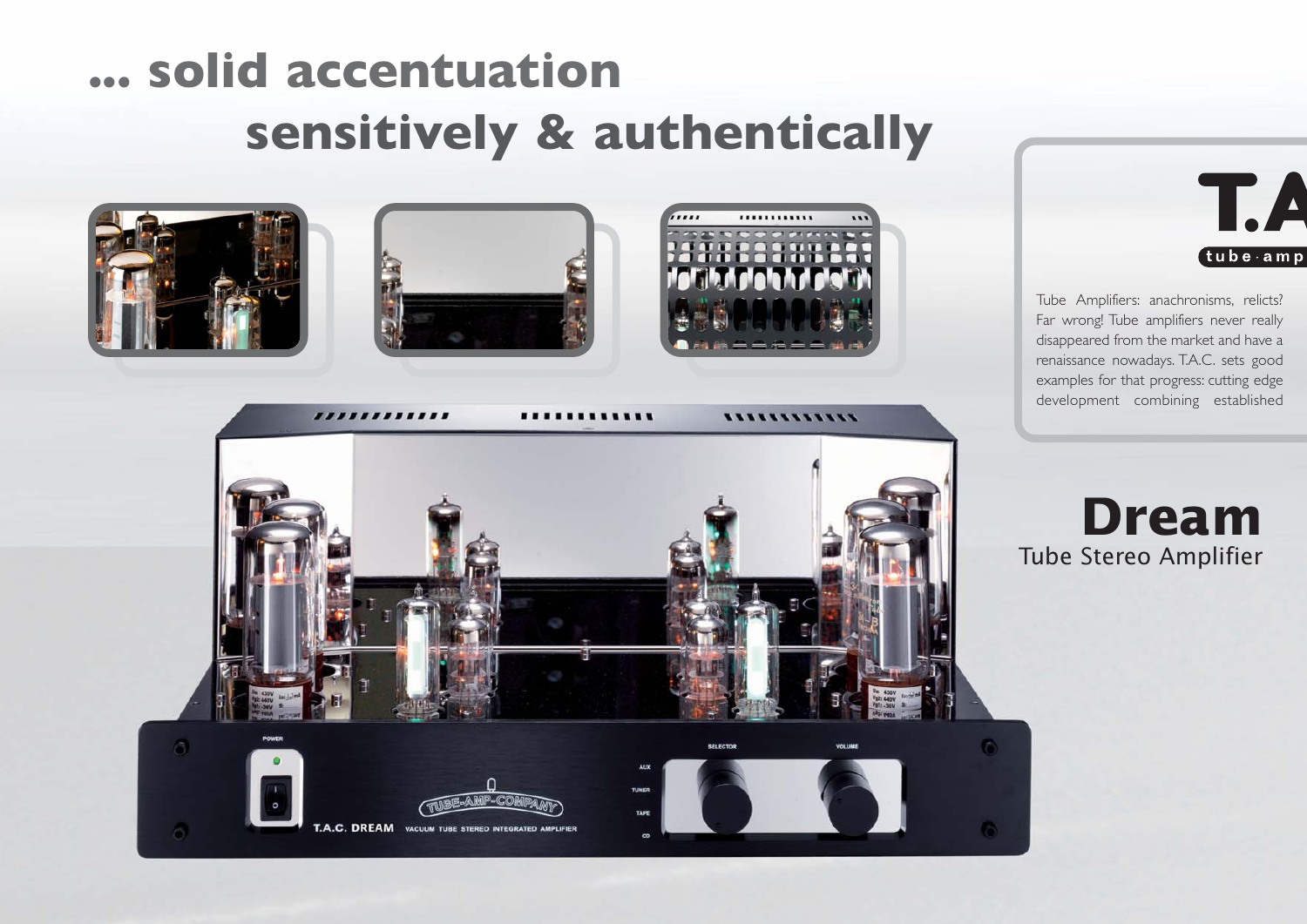

technics and modern engineering. T.A.C. amplifiers are perfect for people loving tube sound and for purists who apprecia te the extraordinary. Even in combination with low efficienct speakers, T.A.C. tube amplifiers spark a fire of dynamic facets.

**K-35** Tube Integrated Amplifier





IIIIIIII



**INPUT** 

VOLUME

# **... much space for sound!**

WWW